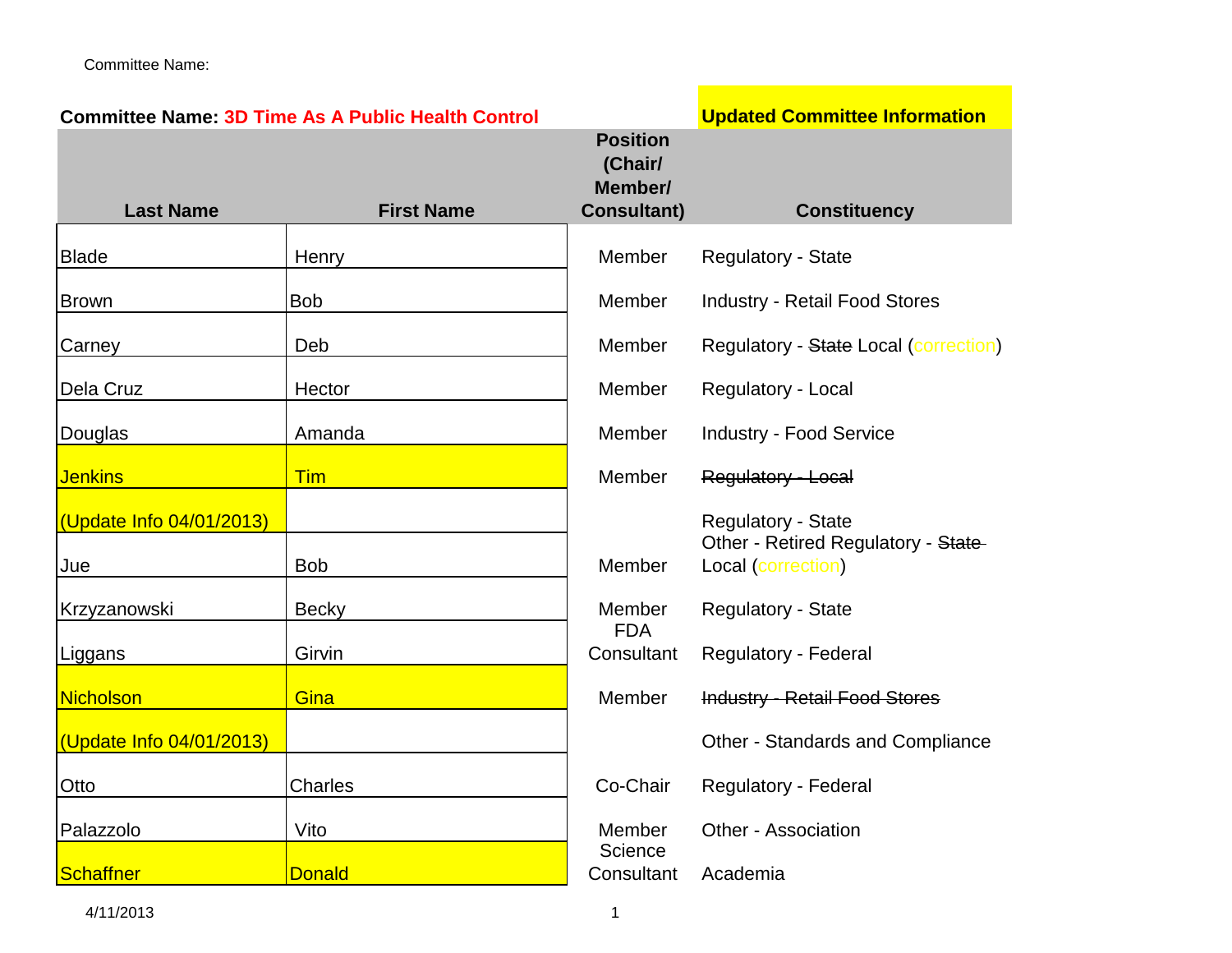| (Update Info 04/01/2013) |        |                        |                                   |
|--------------------------|--------|------------------------|-----------------------------------|
| Tyjewski                 | Sue    | Member                 | <b>Industry - Food Service</b>    |
| Vergne                   | Sue    | Co-Chair<br><b>FDA</b> | <b>Industry - Food Service</b>    |
| Wanucha                  | Donna  | Consultant             | Regulatory - Federal              |
| Watt                     | Ken    | Member                 | Academia                          |
| Weddig                   | Lisa   | Member                 | <b>Industry - Food Processing</b> |
| Zameska                  | George | Member                 | <b>Other - Training Services</b>  |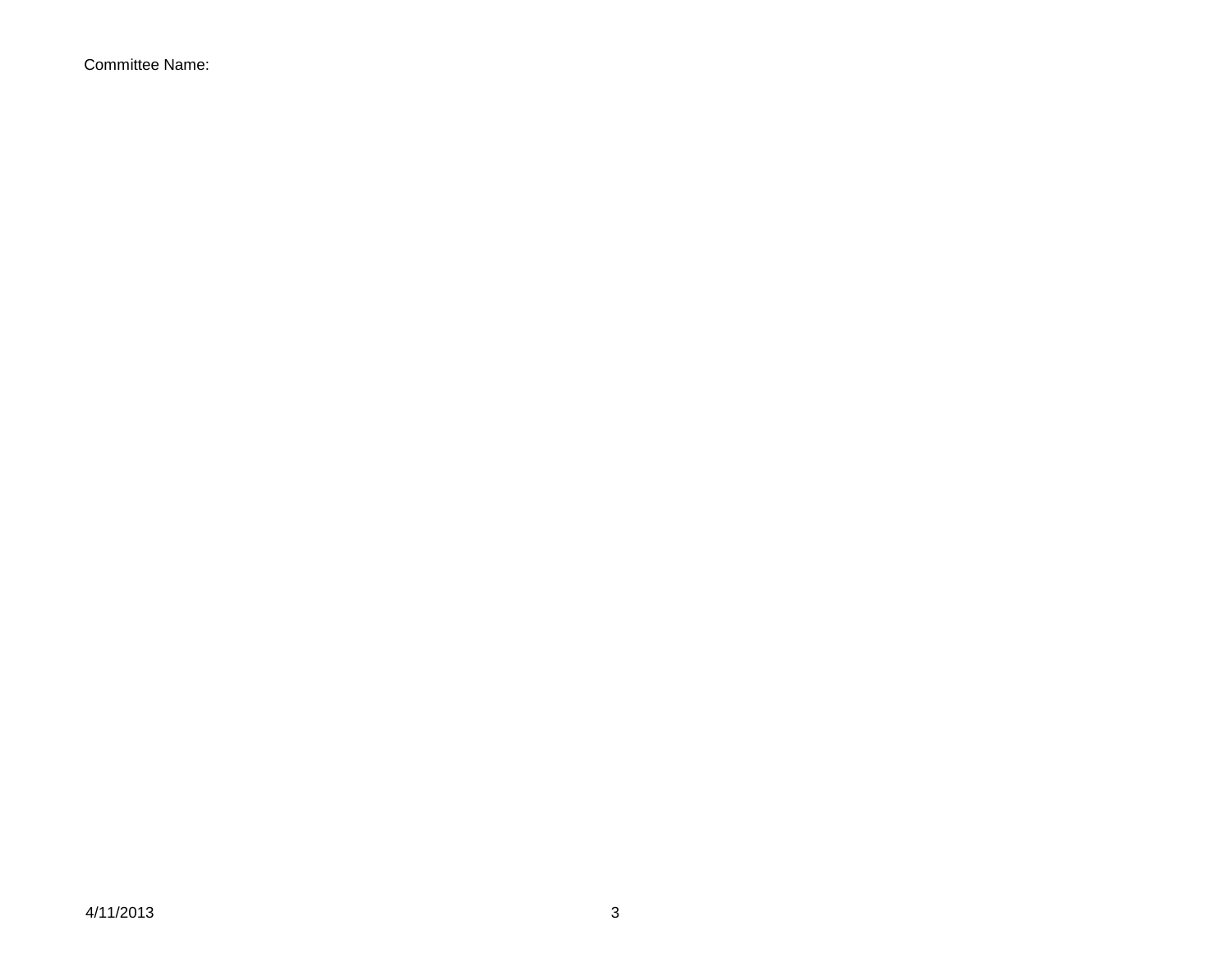734-214-6241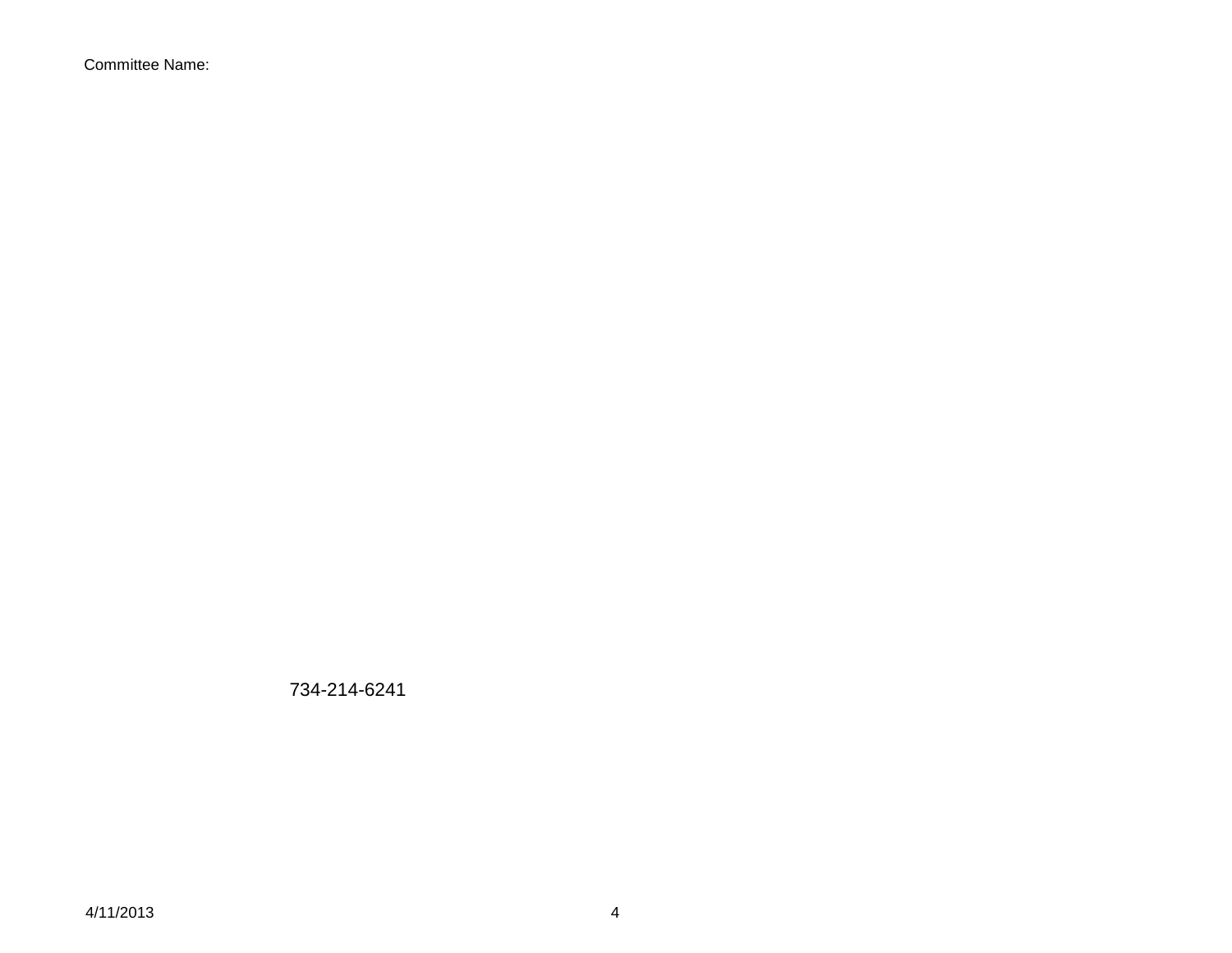**Employer** Rhode Island Department of Health Whole Foods Market ID Central District Health Department Los Angles County Environmental Health ARAMARK Corporation City of Minneapolis Environmental Health Minnesota Department of Health Retired Michigan Department of Agriculture Food and Drug Administration The Kroger Company NSF International USPHS / CDC / Vessel Sanitation Program National Restaurant Association Rutgers University

| <b>City</b>         | <b>State</b> | <b>Telephone</b> |
|---------------------|--------------|------------------|
| Providence          | RI           | (401) 222-7735   |
| Austin              | <b>TX</b>    | (512) 944-7405   |
| <b>Boise</b>        | ID           | (208) 327-8527   |
| <b>Baldwin Park</b> | CA           | (626) 430-5570   |
| Philadelphia        | PA           | (267) 575-7881   |
| Roseville           | <b>MN</b>    | (651) 248-1947   |
| <b>Saint Paul</b>   | <b>MN</b>    | (651) 201-5965   |
| <b>Boise</b>        | ID           | (208) 853-5825   |
| Farwell             | MI           | (517) 719-7919   |
| <b>College Park</b> | MD           | (240) 402-1382   |
| <b>Blue Ash</b>     | $\Theta$ H   | (614) 419-0047   |
| Ann Arbor           | MI           | 734-827-5682     |
| Atlanta             | GA           | (770) 488-3524   |
| Chicago             | IL           | (312) 715-6750   |
| Freehold            | <b>NJ</b>    | (732) 982-7475   |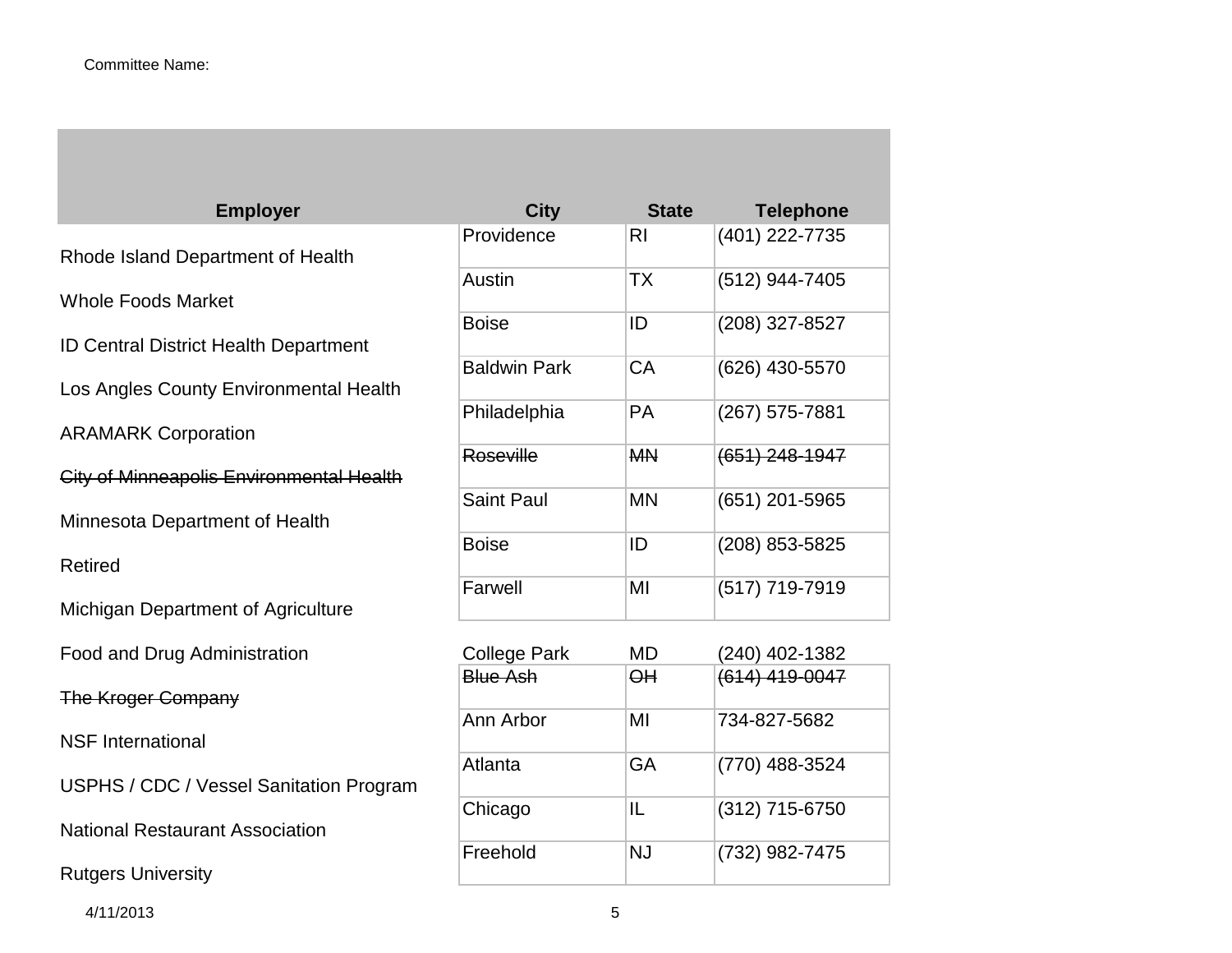CKE Restaurants, Inc.

Jack in the Box, Inc.

Food and Drug Administration

Johnson & Wales University

National Fisheries Institute

Paster Training, Inc.

| Anaheim   | CA        | $(714)$ 254-4552 |
|-----------|-----------|------------------|
| San Diego | CA        | (858) 571-2171   |
| Charlotte | <b>NC</b> | (704) 344-6116   |
|           |           |                  |

| Providence    | RI | (401) 598-4607   |
|---------------|----|------------------|
| McLean        | VA | (703) 752-8886   |
| Gilbertsville | PΑ | $(610)$ 970-1776 |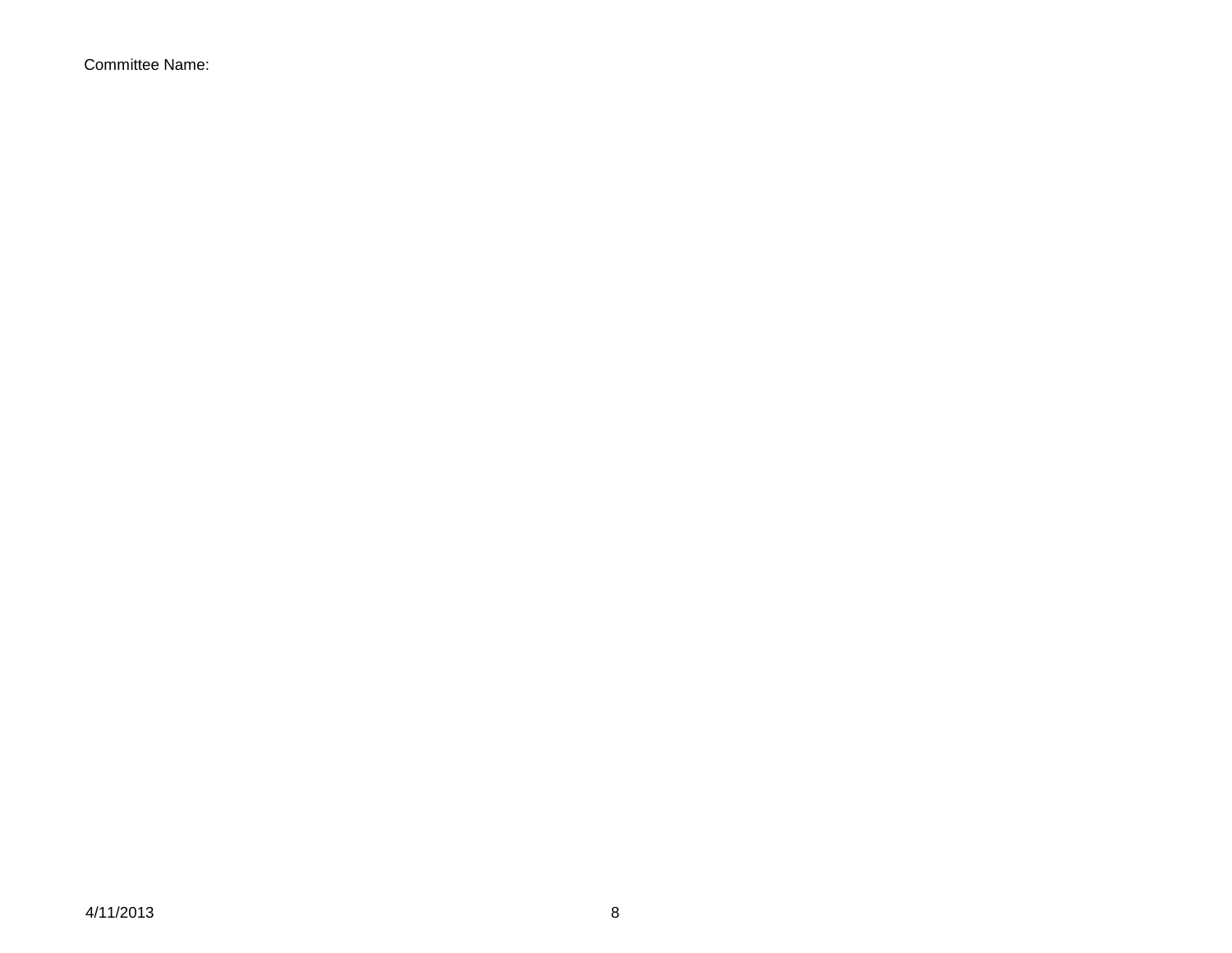| <b>Email</b>                  |
|-------------------------------|
| henry.blade@health.ri.gov     |
| robert.brown@wholefoods.com   |
| dcarney@cdhd.idaho.gov        |
| hdelacruz@ph.lacounty.gov     |
| douglas-amanda@aramark.com    |
| tim.jenkins@minneapolismn.gov |
| tim.jenkins@state.mn.us       |
| rjueid@gmail.com              |
| krzyzanowskir@michigan.gov    |
|                               |

Girvin.Liggans@fda.hhs.gov gina.nicholson@kroger.com

| gina.monoison@wogon.com     |
|-----------------------------|
| gnicholson@nsf.org          |
| cotto@cdc.gov               |
| vpalazzolo@restaurant.org   |
| schaffner@aesop.rutgers.edu |